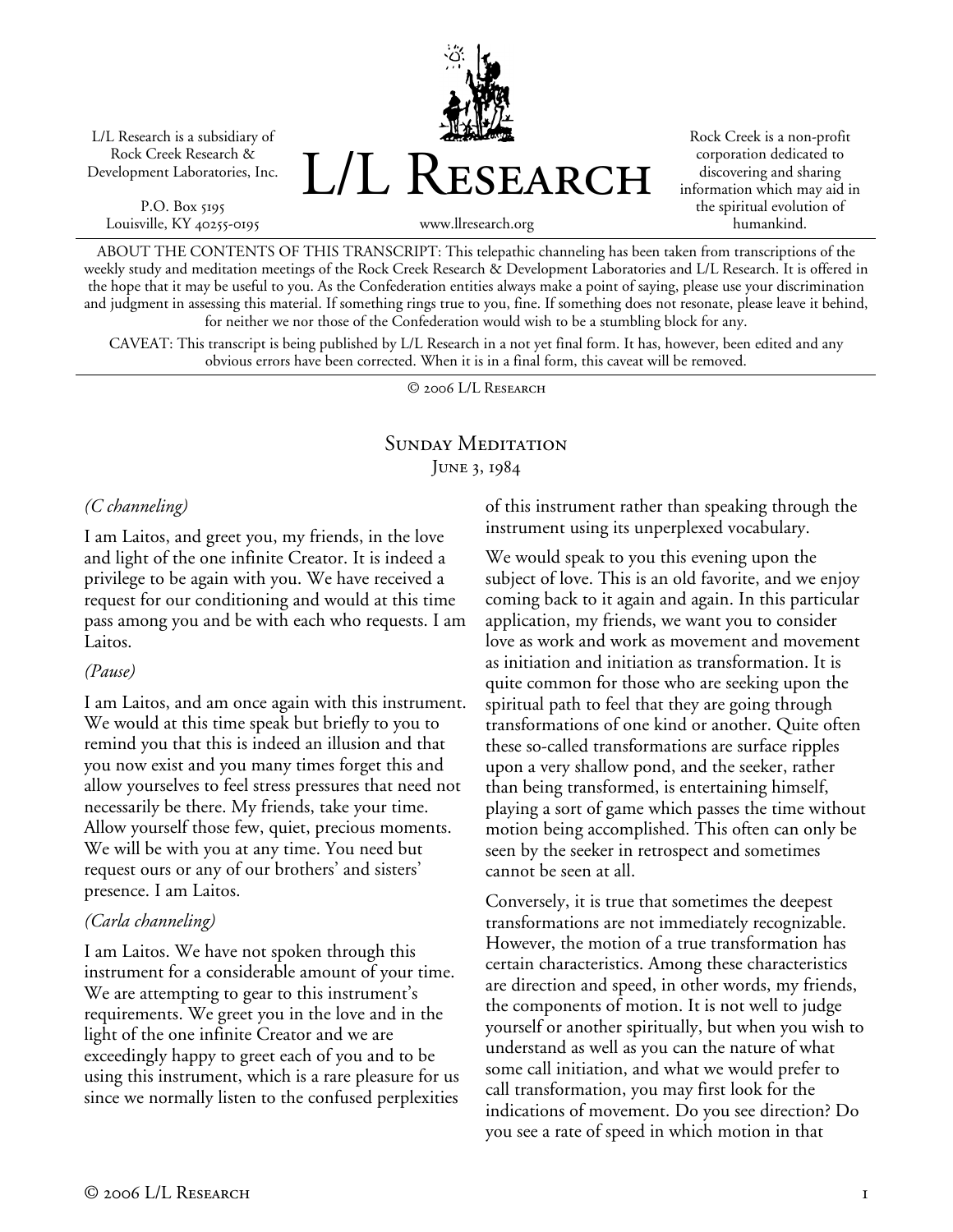direction is being accomplished? These practical considerations may well inform you as to whether your own transformation or another's about whom you are curious is apparent or real.

We encourage this rather practical consideration because it is well that all transformation be, shall we say, down to earth, with roots as well as wings. Otherwise, the transformation, as we have mentioned, is only apparent, only a ripple upon the face of the personality, and will not bring either the burial or the resurrection for which one hopes in any transformational experience.

Perhaps the greatest question is why should there be initiatory periods or experiences in one's incarnational measure of space/time? Is there not a steady state of progress, the process by which one learns the laws of love? This is often seen as the case, however, it is not. There are levels or portions of experience, kinds of understanding or knowledge of love which, once having been learned, open a plateau and mesa experience, and for some of your space/time there will seem to be a steady stream of learning, assimilating and manifesting that which you have learned.

However, the seeker who is hungry—and, my friends, all seekers if they are alive are hungry and thirsty for the truth—reach the end of that particular mesa or plane or level or portion of love. It is not a question of going onward. It is a question, rather, of breaking through into another portion, another understanding of knowledge, of love. It is [a] question of ever so subtly changing the illusion itself. The illusion in which you live is semi-permeable. In initiation you bring forth that which is new from that great well of wisdom which is within you, and as a beginner, young and green and inexperienced, you start to explore the territory that you have with so much difficulty spread out for yourself. Your geography is not simply onward or further than you have been before; your geography is that of a different plane of experience.

If you could learn a new language it would help you to understand the nature of initiation, because even if you go through transformation in one place, the next time you say "cloud," you will perceive cloud differently, as though you said cloud in a foreign tongue and perceived it as that culture perceives cloud, and not as you have in the past perceived. Each portion of the laws of love has its own needs,

its own difficulties and its own offerings to add to a bounty of experience which is in the end one. And it is infinitely more possible to choose initiation while incarnate as you are at this time in third time, in third density, than at any later, or as you would say, higher density, due to the fact that the illusion, as our brothers and sisters of Laitos have said, is so very excellently devised to be difficult to penetrate. You must in some way pierce the veil that separates you from your birthright as you move into initiation.

This would seem to suggest that you should hurry right out and get an initiation right away. But, my friends, you have planned this important an experience before this incarnation. If you are working on what this instrument would call indigo ray you have already reached the point where you are capable consciously of choosing your incarnational experience in a large sense, not, of course, in a dayto-day sense. Your initiation will visit you; you do not call it. You prepare by using the experience that you have in order to find the one transformation that all transformations are about. That, my friends, is the original Thought. That, my friends, is love.

If you are seeking in this moment to find love, you are ready for your initiation, whatever it may be. We cannot tell you and would not if we could. If you are not seeking love in this moment, you will not proceed with your initiation. We may comfort you with the knowledge that your initiation will break through and will appear when you are ready. We may assure each that that extremely difficult but rewarding state is available to each in this group, and, indeed, each in this group has at one time or another been offered and to one extent or another accepted the responsibility of transformation.

Your experience of time as a river is greatly muted by the illusion. Time is set up within your illusion as discrete moments; certain numbers of these moments are also discrete and form a kind of clock within which time/space is linked to your daily existence. The more that you are in touch with love, the more closely that you are able to tune to the moments of true time, and thereby move into time/space to do that work which, done while incarnate, will be the richest and the most rewarding.

We are aware that there have been many questions about initiation, mostly from this instrument. We surprised this instrument by speaking through it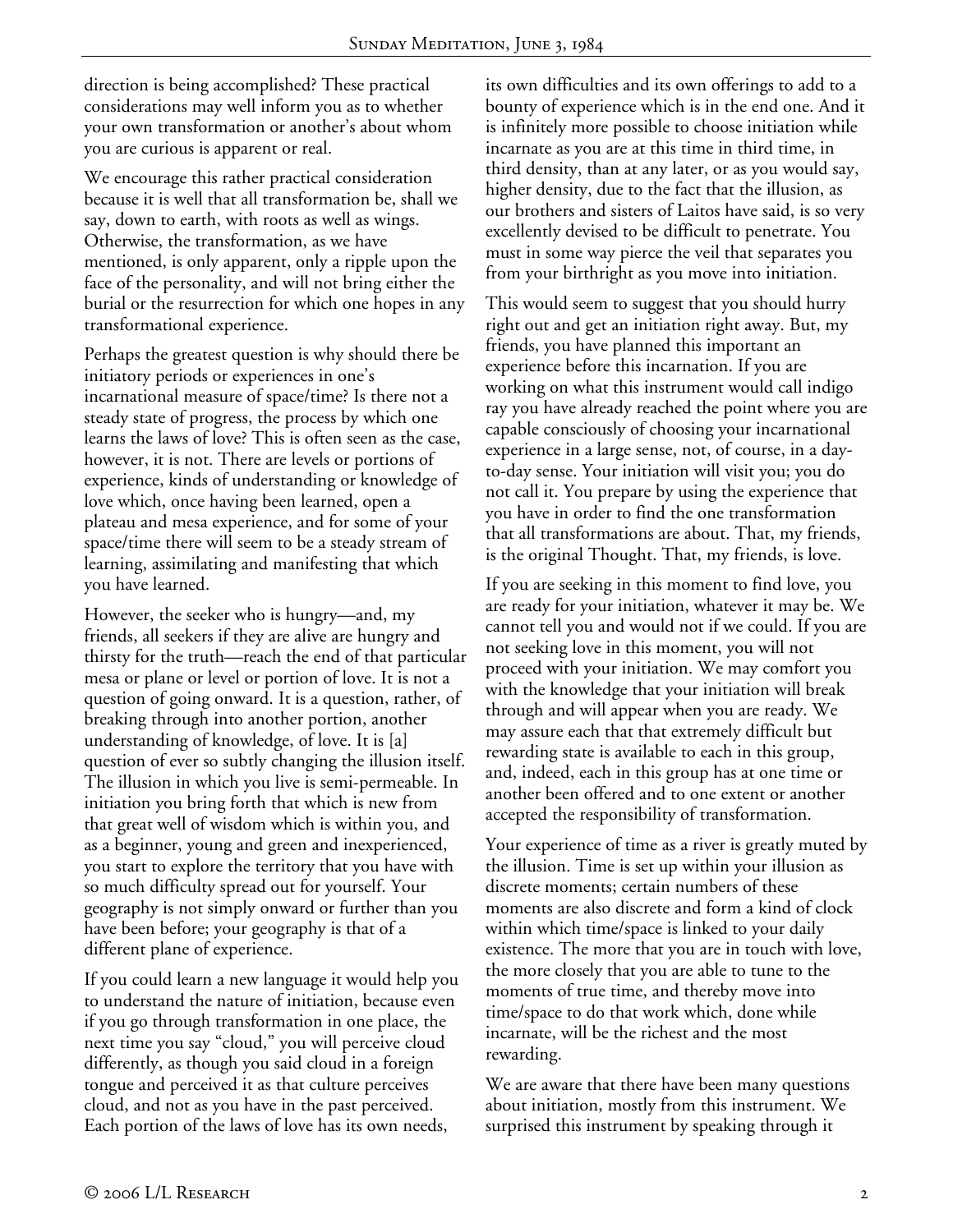when it thought it was very perplexed. We assure this instrument that it is, indeed, very perplexed, however, it is a good channel and we thank this instrument. We encourage each of you to move ever closer to the tuning of love, the reaching, the finding, and the sharing of the one original Thought with yourself and with each other. To love one another is to be the Creator. On the other hand, my friends, you are stuck with the job anyway.

We again express our delight in speaking to you, and would at this time transfer the contact to the entity known as Jim. We transfer in love and in light. I am Latwii.

# *(Jim channeling)*

I am Laitos. The one known as Carla was, indeed, somewhat perplexed at our speaking through it. We thank that entity for its graciousness in transmitting our thoughts to this group.

**Carla:** What was your name again?

We are those, as you know, of Laitos, and greet this group once again in love and light. It is our privilege to assume a service which we are seldom able to assume for this group. This evening it is appropriate that we do so, and that is that we attempt to answer those queries which may be upon the minds of those present. May we then begin with the first query?

**Questioner:** Yes, I have a question. It refers something you said a moment ago prompted me to think of this. I read a long time ago or heard somewhere that any work done on this side of the veil, of physical existence, as versus work done on the other side, that anything done on this side is basically multiplied in its effect on our spiritual self simply because we have such adversity in the physical to overcome in order to accomplish anything. Could you comment on that?

I am Laitos, and would be happy to attempt this query. It is true, my brother, that each of you within your illusion labors under quite, as you would say, adverse conditions, for each of you is the Creator, yet that truth can only be felt to most of your peoples through faith, for that great veil of which you speak does indeed exist. That veil shields your knowing of your true identity from your conscious mind with great efficiency so that you are as the one who plays the game of cards. You do not know the rules, yet you hold the hand and on the other side of that veil could see clearly each card, each rule, each

play, and would do what was most loving with each action and thought. Yet, in your present position, you struggle through a darkness of forgetting, searching for the card and perplexed at the game and learning the rules, shall we say, by trial and by error.

Yet, we say there are no errors, for each experience is a grand effort of the Creator to know Itself, and as you move through your illusion little by little the light of truth which you see illuminates more and more of your path. The great obstacles which stand before you due to your own ignorance of your identity allow you to achieve a spiritual strength which would not be possible should there be no veil and should you know that you are the Creator and should you know that without doubt.

May we answer you further, my brother?

**Questioner:** No, that's fine. Thank you.

We thank you, my brother, for allowing us this humble service. Is there another query?

**Questioner:** I have a question that's similar to his, that's related to his, and that is, are you saying that it's not a matter of learning to love so much as getting back in touch with love, that we already basically know it but that the veil hides us from our knowledge? Is that essentially what you're saying?

I am Laitos. That is correct, my sister. There are many ways in which this simple truth might be stated, and you have chosen two which are most clear.

May we attempt further response?

**Questioner:** Thank you very much, that's sufficient.

I am Laitos, and we thank you, my sister. May we attempt another query?

**Carla:** Are you sure you're Laitos?

I am Laitos, and am reasonably sure that we have used the same vibration for some period of time and timelessness. We speak to this group this evening concerning the basic vibration of love, for this particular group is vibrating in that mode, shall we say, with a great and deep frequency.

May we attempt another query?

**Carla:** No, I'm just getting the vibration of Latwii. Perhaps both of you are here.

I am Laitos, and we would affirm that those of Latwii have joined this group and have assisted us in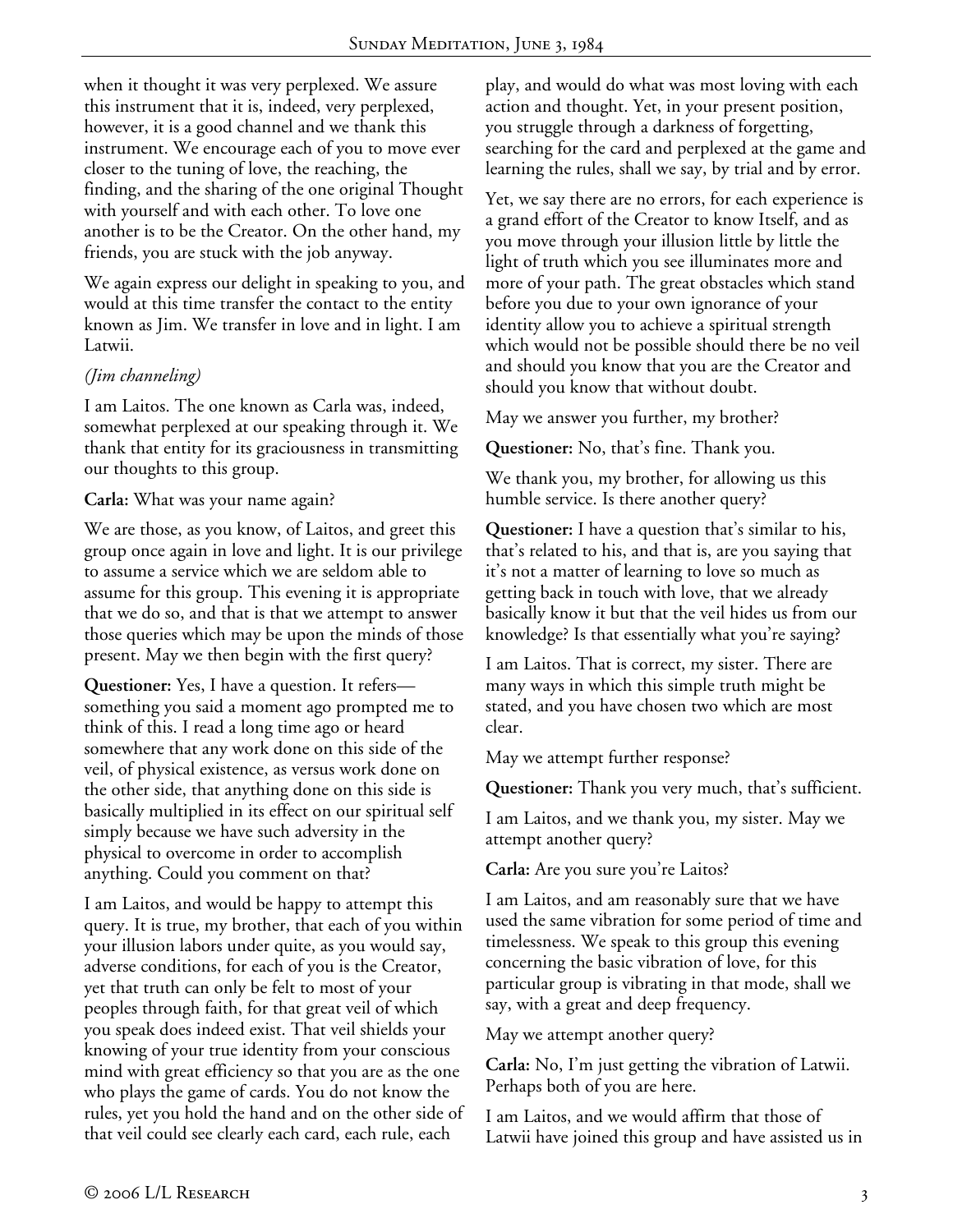conditioning this instrument, for Latwii is the usual contact for this instrument and is therefore most familiar with the requirements for blending vibrations, and it has been quite some time, as you call it, since we have used this instrument.

May we attempt another query?

**Questioner:** Yes, Laitos. I just received conditioning which is very similar to the conditioning I receive from Latwii, and wonder if that was Latwii or if that was you, and if so … well, I'll let you answer.

I am Laitos, and would suggest that the conditioning which you have just received was a gift from those of Latwii, for you as others within this group are quite well tuned to that particular vibration and are comforted by it.

May we attempt another query, my brother?

**Questioner:** I have another question. Several of us in this group have a good friend named Don and he appears to be very confused in his thinking, and we are having a great struggle supporting him to grow in a good way, and I was wondering if you had any comments or statements to make about our dilemma to help us?

I am Laitos, and would make a simple analogy concerning this entity's current condition. If you will look at any entity which is being born into the world from your own human species to those of your animal, as you call it, kingdom, the young of each species is a most pitiful and bedraggled creature as it enters your illusion, quite helpless, and in need of great succor and support from its parents, shall we say, and in need of nurturing from its environment. Yet, as it gains its strength, it becomes able to move with its own power, to walk on strengthening legs and limbs, and to find its own food. Yet, did not this entity at one time exist within another illusion, in a form quite whole and mature, and did it not then choose to wrap itself in what one might call the cocoon of the womb that it might be born into another illusion in order that it might continue its great evolutionary journey of unity with the one Creator?

So does the one known as Don now seek to break from its cocoon of confusion as that which is old begins to fall away. Yet, still being aware of the old portion of the self as a portion of the self, it is difficult for the new entity being born to let go of that which is no longer needed. Yet, as that process occurs in what you call time, the new is born within the confusion of the old and the love of those which surround is that which nurtures it, even though it may not understand the form of that love, and may not know that it hungers for the food which is placed before it.

May we attempt further response, my sister?

**Questioner:** I think that is very sufficient, and thank you very much. It really clears up a lot of questions.

We are most pleased to be of some small service. May we attempt another query?

**Carla:** If two people are going through initiation at the same time and they are in the same family, are those two initiations …

# *(Side one of tape ends.)*

# *(Jim channeling)*

I am Laitos, and am with this instrument once again. The condition of which you speak, my sister, is a condition which does, indeed, reflect a unity which is always present, yet is present to a much finer and fuller degree in the current situation. The process of initiation is one which is periodically made available to the conscious self by the preincarnative programming, shall we say, and the incarnative placement through time and space by the unconscious entity or mind, and it is this placement of opportunity which has now occurred within the entity known as Don and within your own being.

These initiations, as they have been called, have been placed simultaneously in order that there might be a greater opportunity for each to aid the other since each is, indeed, a great unified portion of the other in ways which are most difficult for us to enunciate using your words.

May we answer you further, my sister?

**Carla:** No, thank you.

I am Laitos, and we thank you, my sister. May we attempt another query?

**S:** Yes, Laitos. I think I'd like to jump on this conditioning bandwagon this evening. Were you attempting to get ahold of me? I felt my heart jump up to ninety miles a minute and I thought, "Well, who the heck is that?" And of course after you came, I thought, "Well that's probably what it was," but would you confirm that for me?